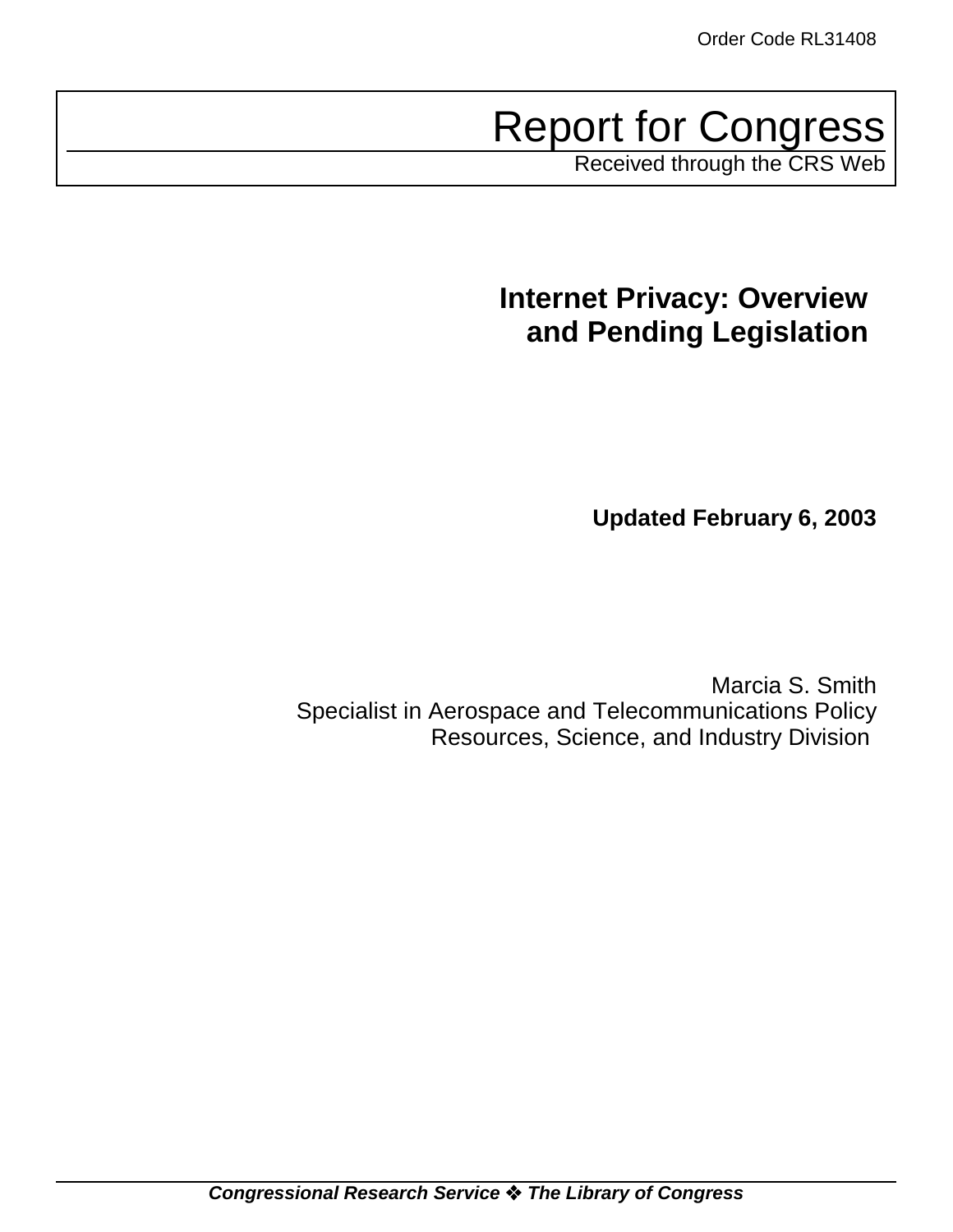## Internet Privacy: Overview and Pending Legislation

#### **Summary**

Internet privacy issues encompass concerns about the collection of personally identifiable information (PII) from visitors to government and commercial Web sites, as well as debate over law enforcement or employer monitoring of electronic mail and Web usage.

In the wake of the September 11 terrorist attacks, debate over the issue of law enforcement monitoring has intensified, with some advocating increased tools for law enforcement to track down terrorists, and others cautioning that fundamental tenets of democracy, such as privacy, not be endangered in that pursuit. The  $21<sup>st</sup>$ Century Department of Justice Appropriations Authorization Act (P.L. 107-273) requires the Justice Department to report to Congress on its use of Internet monitoring software such as Carnivore/DCS 1000. On the other hand, Congress also passed the USA PATRIOT Act (P.L. 107-56) that, *inter alia*, makes it easier for law enforcement to monitor Internet activities. The Homeland Security Act (P.L. 107- 296) expands upon that Act, loosening restrictions on Internet Service Providers as to when, and to whom, they can voluntarily release information about subscribers if they believe there is a danger of death or injury.

The parallel debate over Web site information policies concerns whether industry self regulation or legislation is the best approach to protecting consumer privacy. Congress has considered legislation that would require *commercial* Web site operators to follow certain fair information practices, but none has passed. Legislation has passed, however, regarding information practices for *federal government* Web sites. For example, in the 107th Congress, the E-Government Act (P.L. 107-347), sets requirements on how government agencies assure the privacy of personally identifiable information in government information systems and establishes guidelines for privacy policies for federal Web sites.

This report provides a brief overview of Internet privacy issues, tracks Internet privacy legislation pending before the 108<sup>th</sup> Congress, and describes legislation that was considered by the  $107<sup>th</sup>$  Congress, including the four bills that were enacted (listed above). For more detailed discussion of the issues, see CRS Report RL30784, *Internet Privacy: An Analysis of Technology and Policy Issues* (December 21, 2000), and CRS Report RL31289, *The Internet and the USA PATRIOT Act: Potential Implications for Electronic Privacy, Security, Commerce, and Government* (March 4, 2002). For information on wireless privacy issues, including wireless Internet, see CRS Report RL31636, *Wireless Privacy: Availability of Location Information for Telemarketing* (regularly updated).

This report will be updated.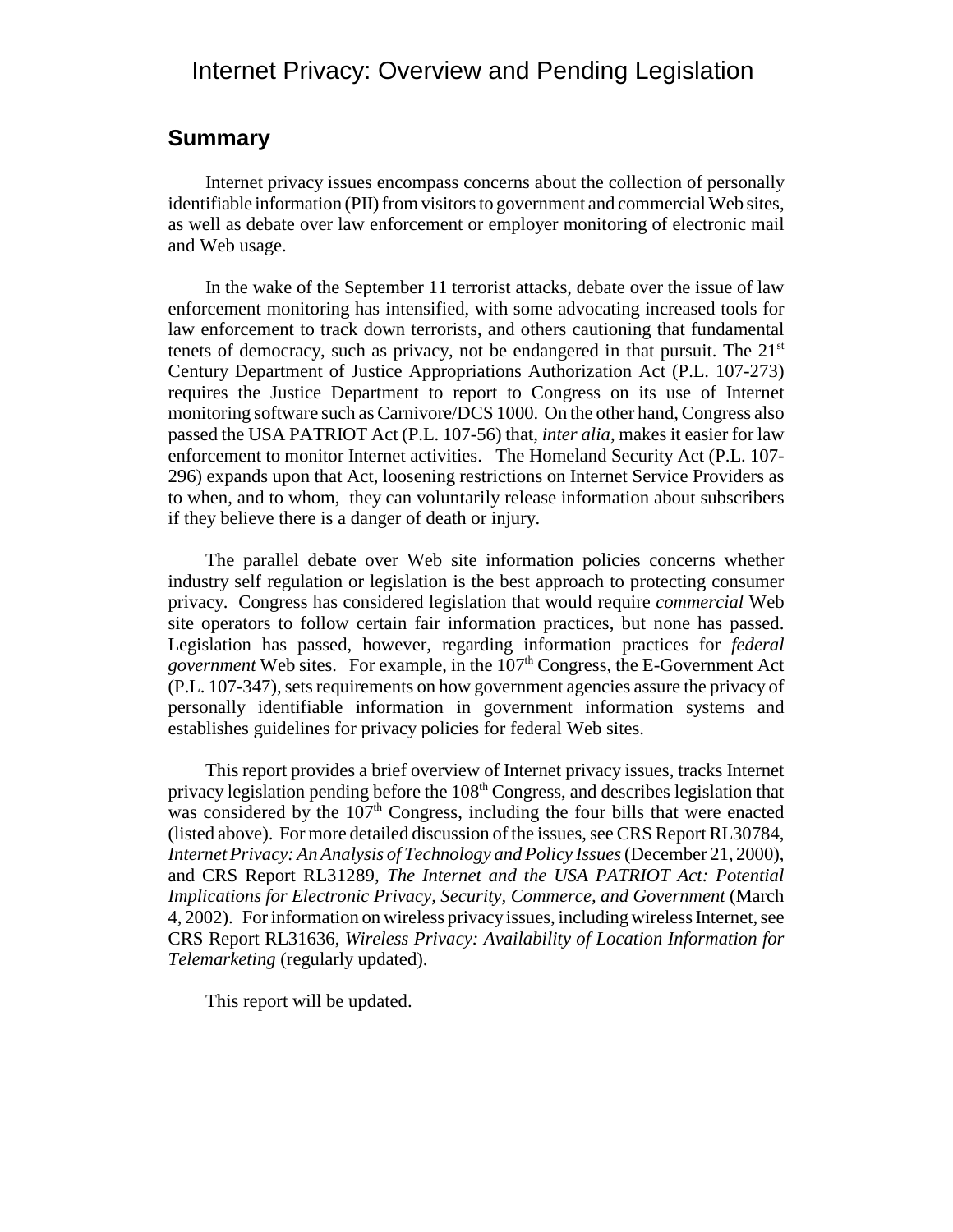# **Contents**

| Children's Online Privacy Protection Act (COPPA), P.L. 105-277 |
|----------------------------------------------------------------|
| Internet: Federal Government Web Site Information Practices  4 |
|                                                                |
|                                                                |
|                                                                |
| Appendix 1: Internet Privacy-Related Legislation Passed by     |
| Appendix 2: Brief Comparison of H.R. 4678 and S. 2201 From     |

# **List of Tables**

|--|--|--|--|--|--|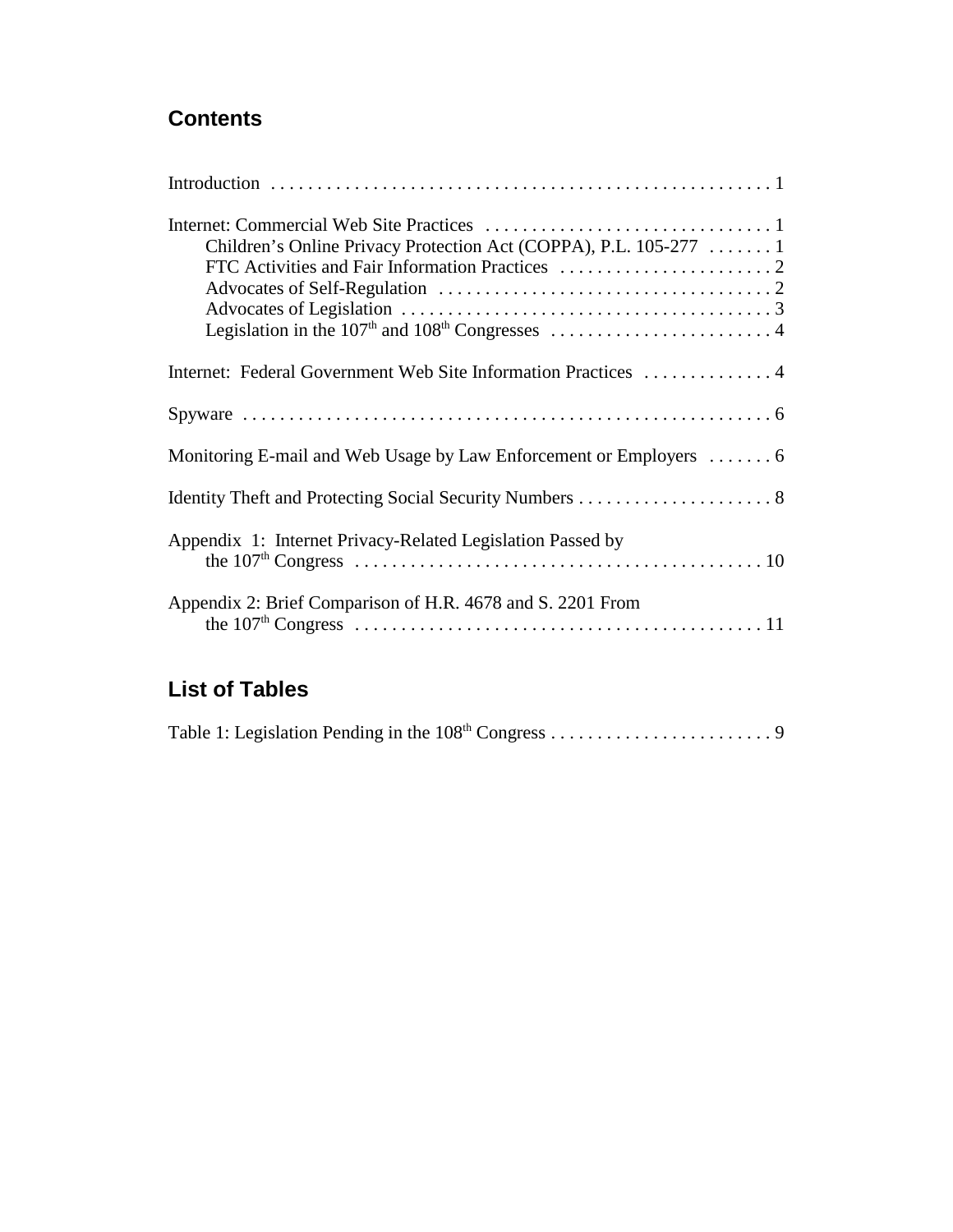# Internet Privacy: Overview and Pending Legislation

### **Introduction**

Internet privacy issues encompass concerns about the collection of personally identifiable information (PII) from visitors to government and commercial Web sites, as well as debate over law enforcement or employer monitoring of electronic mail and Web usage. This report provides a brief discussion of Internet privacy issues and tracks pending legislation. More information on Internet privacy issues is available in CRS Report RL30784, *Internet Privacy: An Analysis of Technology and Policy Issues* (December 21, 2000), and CRS Report RL31289, *The Internet and the USA PATRIOT Act: Potential Implications for Electronic Privacy, Security, Commerce, and Government* (March 4, 2002).

#### **Internet: Commercial Web Site Practices**

One aspect of the Internet ("online") privacy debate focuses on whether industry self regulation or legislation is the best route to assure consumer privacy protection. In particular, consumers appear concerned about the extent to which Web site operators collect "personally identifiable information" (PII) and share that data with third parties without their knowledge. Repeated media stories about privacy violations by Web site operators have kept the issue in the forefront of public debate about the Internet. Although many in Congress and the Clinton Administration preferred industry self regulation, the 105<sup>th</sup> Congress passed legislation to protect the privacy of children under 13 as they use commercial Web sites (see below). Many bills have been introduced since that time regarding protection of those not covered by COPPA, but the only legislation that has passed concerns federal government, not commercial, Web sites.

#### **Children's Online Privacy Protection Act (COPPA), P.L. 105- 277**

Congress, the Clinton Administration, and the Federal Trade Commission (FTC) initially focused their attention on protecting the privacy of children under 13 as they visit commercial Web sites. Not only are there concerns about information children might divulge about themselves, but also about their parents. The result was the Children's Online Privacy Protection Act (COPPA), Title XIII of Division C of the FY1999 Omnibus Consolidated and Emergency Supplemental Appropriations Act, P.L. 105-277. The FTC's final rule implementing the law became effective April 21, 2000 [http://www.ftc.gov/opa/1999/9910/childfinal.htm]. Commercial Web sites and online services directed to children under 13, or that knowingly collect information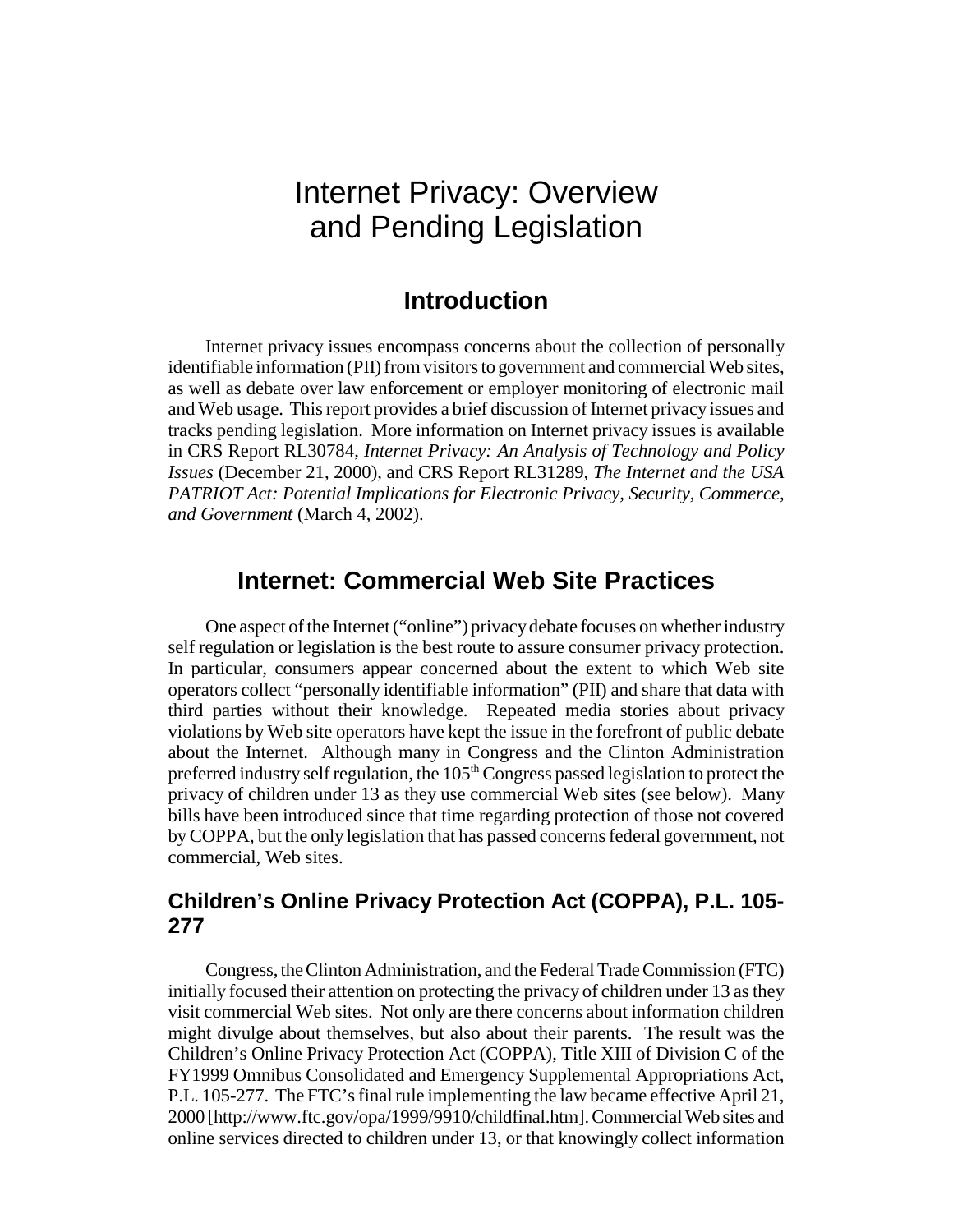from them, must inform parents of their information practices and obtain verifiable parental consent before collecting, using, or disclosing personal information from children. The law also provides for industry groups or others to develop selfregulatory "safe harbor" guidelines that, if approved by the FTC, can be used by Web sites to comply with the law. The FTC approved self-regulatory guidelines proposed by the Better Business Bureau on January 26, 2001. In April 2001, the FTC fined three companies for violating COPPA.

#### **FTC Activities and Fair Information Practices**

The FTC has conducted or sponsored several Web site surveys since 1997 to determine the extent to which commercial Web site operators abide by four fair information practices—providing **notice** to users of their information practices before collecting personal information, allowing users **choice** as to whether and how personal information is used, allowing users **access** to data collected and the ability to contest its accuracy, and ensuring **security** of the information from unauthorized use. Some include **enforcement** as a fifth fair information practice. Regarding choice, the term "**opt-in**" refers to a requirement that a consumer give affirmative consent to an information practice, while "**opt-out**" means that permission is assumed unless the consumer indicates otherwise. See CRS Report RL30784 for more information on the FTC surveys and fair information practices. The FTC's reports are available on its Web site [http://www.ftc.gov].

Briefly, the first two FTC surveys (December 1997 and June 1998) created concern about the information practices of Web sites directed at children and led to the enactment of COPPA (see above). The FTC continued monitoring Web sites to determine if legislation was needed for those not covered by COPPA. In 1999, the FTC concluded that more legislation was not needed at that time because of indications of progress by industry at self-regulation, including creation of "seal" programs (see below) and by two surveys conducted by Georgetown University. However, in May 2000, the FTC changed its mind following another survey that found only 20% of randomly visited Web sites and 42% of the 100 most popular Web sites had implemented all four fair information practices. The FTC voted to recommend that Congress pass legislation requiring Web sites to adhere to the four fair information practices, but the 3-2 vote indicated division within the Commission. On October 4, 2001, FTC's new chairman, Timothy Muris, revealed his position on the issue, saying that he did not see a need for additional legislation now.

#### **Advocates of Self-Regulation**

In 1998, members of the online industry formed the Online Privacy Alliance (OPA) to encourage industry self regulation. OPA developed a set of privacy guidelines and its members are required to adopt and implement posted privacy policies. The Better Business Bureau (BBB), TRUSTe, and WebTrust have established "seals" for Web sites. To display a seal from one of those organizations, a Web site operator must agree to abide by certain privacy principles (some of which are based on the OPA guidelines), a complaint resolution process, and to being monitored for compliance. Advocates of self regulation argue that these seal programs demonstrate industry's ability to police itself.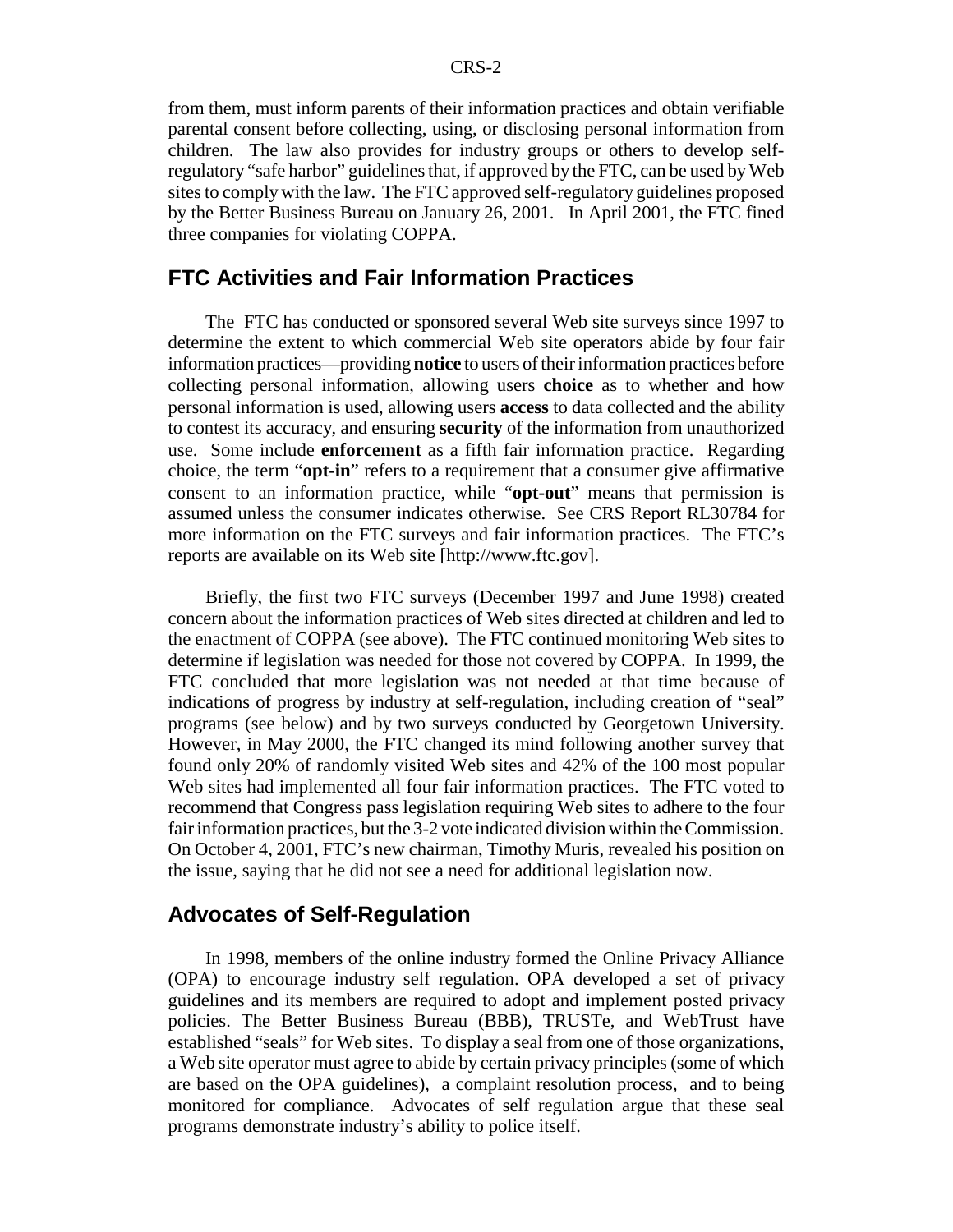Technological solutions also are being offered. P3P (Platform for Privacy Preferences) is one often-mentioned technology. It gives individuals the option to allow their web browser to match the privacy policies of websites they access with the user's selected privacy preferences. Its goal is to put privacy in the hands of the consumer. P3P is one of industry's attempts to protect privacy for online users. Josh Freed from the Internet Education Foundation says there is strong private sector backing for P3P as a first step in creating a common dialogue on privacy, and support from Congress, the Administration, and the FTC as well (see the IEF web site [http://www.p3ptoolbox.org/tools/papers/IEFP3POutreachforDMA.ppt]). The CATO Institute, argues that privacy-protecting technologies are quite effective [http://www.cato.org/pubs/briefs/bp-065es.html]. However, complaints are arising from some industry participants as P3P is implemented. One concern is that P3P requires companies to produce shortened versions of their privacy policies to enable them to be machine-readable. To some, this raises issues of whether the shortened policies are legally binding, since they may omit nuances, and "sacrifice accuracy for brevity."<sup>1</sup>

#### **Advocates of Legislation**

Consumer, privacy rights and other interest groups believe self regulation is insufficient. They argue that the seal programs do not carry the weight of law, and that while a site may disclose its privacy policy, that does not necessarily equate to having a policy that protects privacy. The Center for Democracy and Technology (CDT, at [http://www.cdt.org]) and EPIC [http://www.epic.org]) each have released reports on this topic. TRUSTe and BBBOnline have been criticized for becoming corporate apologists rather than defenders of privacy. In the case of TRUSTe, for example, Esther Dyson, who is credited with playing a central role in the establishment of the seal program, reportedly is disappointed with it. Wired.com reported in April 2002 that "Dyson agreed that...Truste's image has slipped from consumer advocate to corporate apologist. 'The board ended up being a little too corporate, and didn't have any moral courage,' she said." Truste subsequently announced plans to strengthen its seal program by more stringent licensing requirements and increased monitoring of compliance.

Some privacy interest groups, such as the Electronic Privacy Information Center (EPIC), also feel that P3P is insufficient, arguing that it is too complex and confusing and fails to address many privacy issues. An EPIC report from June 2000 further explains its findings [http://www.epic.org/reports/prettypoorprivacy.html].

Privacy advocates are particularly concerned about online profiling, where companies collect data about what Web sites are visited by a particular user and develop profiles of that user's preferences and interests for targeted advertising. Following a one-day workshop on online profiling, FTC issued a two-part report in the summer of 2000 that also heralded the announcement by a group of companies that collect such data, the Network Advertising Initiative (NAI), of self-regulatory principles. At that time, the FTC nonetheless called on Congress to enact legislation

<sup>&</sup>lt;sup>1</sup> Clark. Drew. Tech, Banking Firms Criticize Limitations of Privacy Standard. NationalJournal.com, November 11, 2002.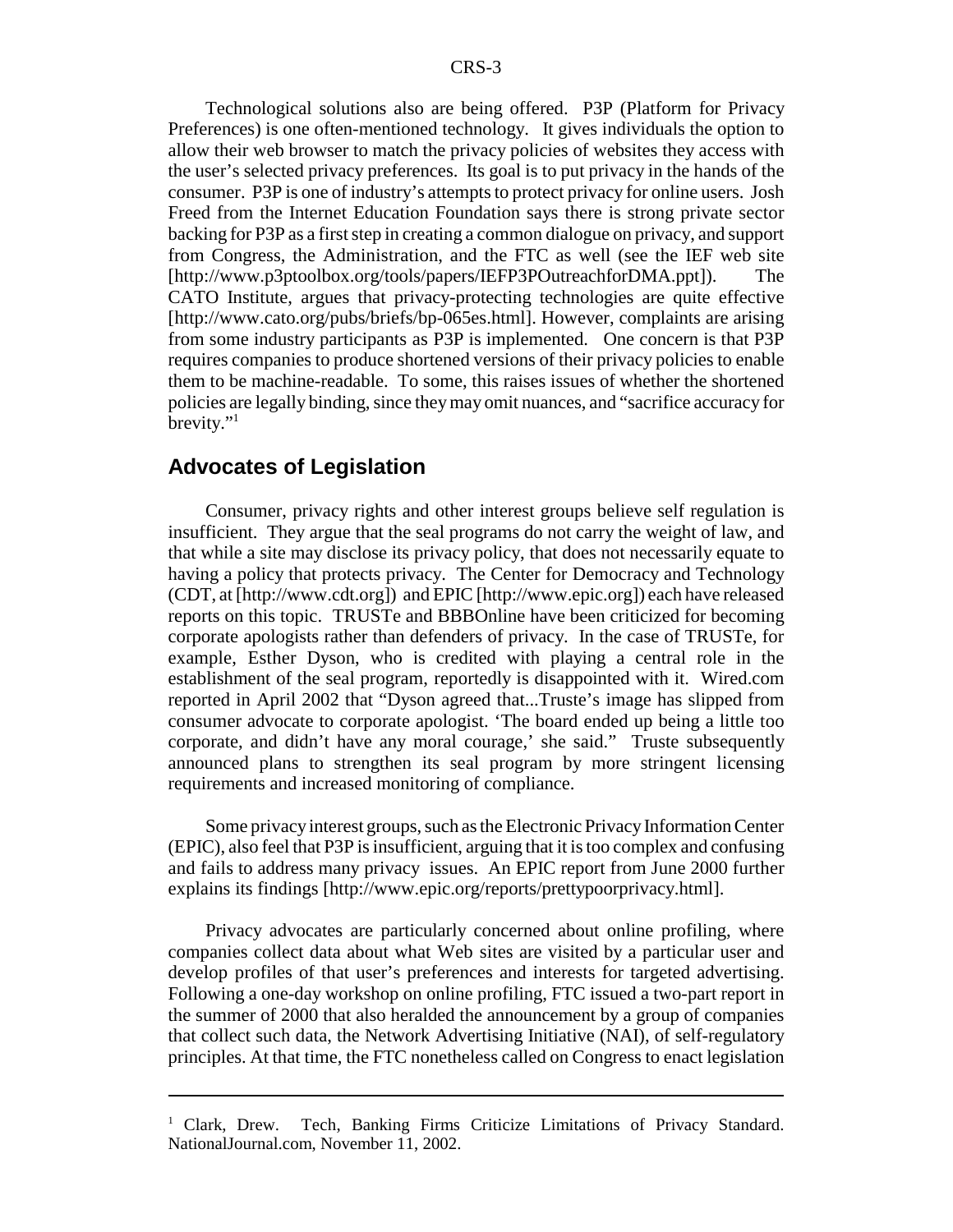to ensure consumer privacy vis a vis online profiling because of concern that "bad actors" and others might not follow the self-regulatory guidelines. As noted, the current FTC Chairman's position is that broad legislation is not needed at this time.

## Legislation in the 107<sup>th</sup> and 108<sup>th</sup> Congresses

Representative Frelinghuysen introduced H.R. 69 on the opening day of the 108th Congress. The bill would require the FTC to prescribe regulations to protect the privacy of personal information collected from and about individuals not covered by COPPA The text is not publicly available yet, but based on its official title, it appears similar to H.R. 89 from the  $107<sup>th</sup>$  Congress.

Many other Internet privacy bills were considered by, but did not clear, the  $107<sup>th</sup>$ Congress. H.R. 89 and three others (H.R. 237, H.R. 347, and S. 2201), dealt specifically with commercial Web site practices. H.R. 4678 was a broader consumer privacy protection bill. H.R. 4678 and S. 2201 became the focus of debate last year and are discussed in more detail below and in Appendix 2. The Bankruptcy Reform bill (H.R. 333/S. 420) would have prohibited (with exceptions) companies, including Web site operators, that file for bankruptcy from selling or leasing PII obtained in accordance with a policy that said such information would not be transferred to third parties, if that policy was in effect at the time of the bankruptcy filing. H.R. 2135 would have limited the disclosure of personal information (defined as PII and sensitive personal information) by information recipients in general, and S. 1055 would have limited the commercial sale and marketing of PII. In a related measure, S. 2839 (Cleland) sought to protect the privacy of children using elementary or secondary school or library computers that use "Internet content management services," such as filtering software to restrict access to certain Web sites.

During the second session of the  $107<sup>th</sup>$  Congress, attention focused on S. 2201 and H.R. 4678. A fundamental difference was that H.R. 4678 affected privacy for both "online" and "offline" data collection entities, while S. 2201's focus was online privacy. During markup by the Senate Commerce Committee, a section was added to S. 2201 directing the FTC to issue recommendations and proposed regulations regarding entities other than those that are online. Other amendments also were adopted. The bill was reported on August 1, 2002 (S.Rept. 107-240). A House Energy and Commerce subcommittee held a hearing on H.R. 4678 on September 24, 2002. There was no further action on either bill. Appendix 2 provides a brief comparison of H.R. 4678 as introduced and S. 2201 as reported.

### **Internet: Federal Government Web Site Information Practices**

Under a May 1998 directive from President Clinton and a June 1999 Office of Management and Budget (OMB) memorandum, federal agencies must ensure that their information practices adhere to the 1974 Privacy Act. In June 2000, however, the Clinton White House revealed that contractors for the Office of National Drug Control Policy (ONDCP) had been using "cookies" (small text files placed on users' computers when they access a particular Web site) to collect information about those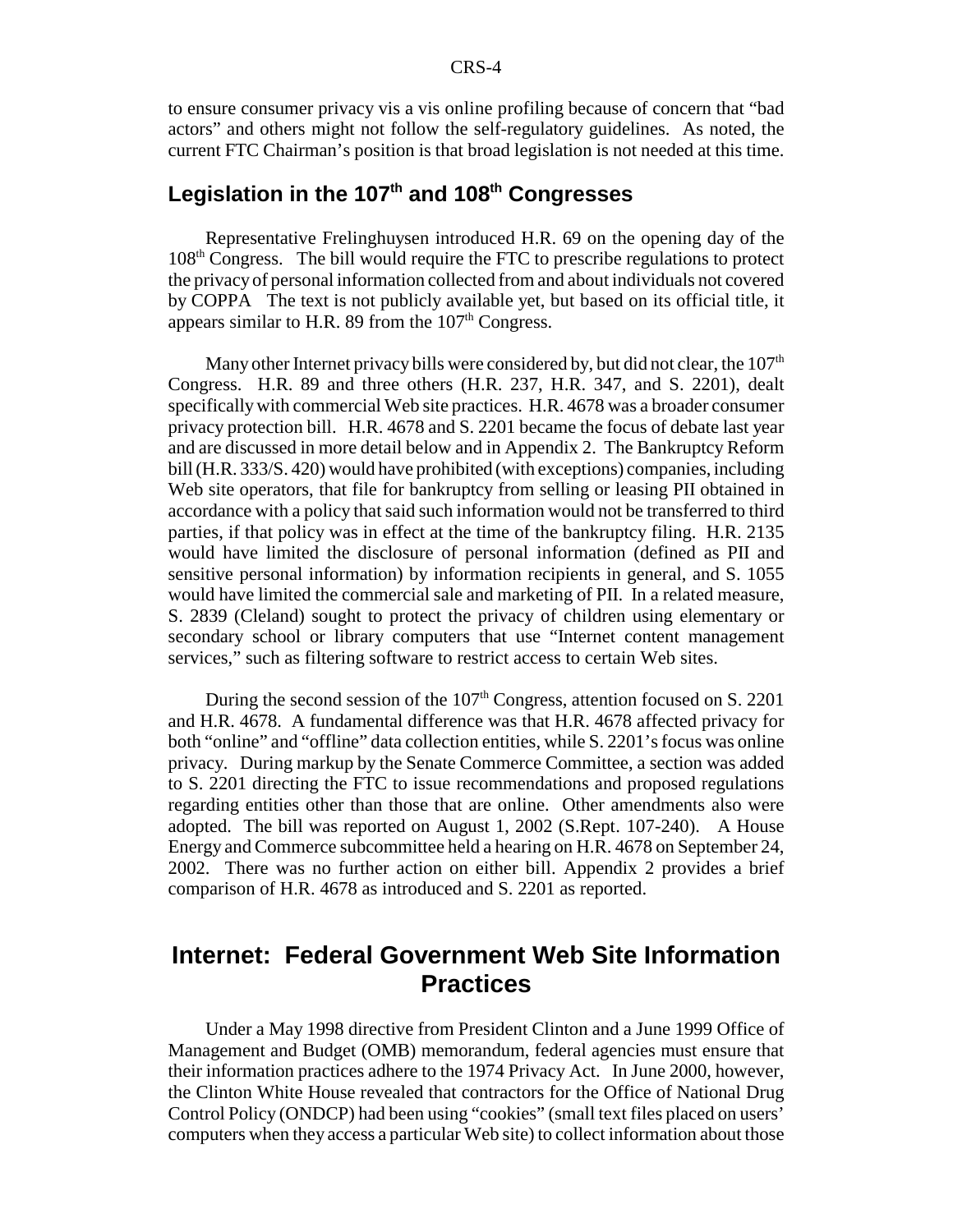using an ONDCP site during an anti-drug campaign. ONDCP was directed to cease using cookies, and OMB issued another memorandum reminding agencies to post and comply with privacy policies, and detailing the limited circumstances under which agencies should collect personal information. A September 5, 2000 letter from OMB to the Department of Commerce further clarified that "persistent"cookies, which remain on a user's computer for varying lengths of time (from hours to years), are not allowed unless four specific conditions are met. "Session" cookies, which expire when the user exits the browser, are permitted.

At the time, Congress was considering whether commercial Web sites should be required to abide by FTC's four fair information practices. The incident sparked interest in whether federal Web sites should adhere to the same requirements. In the FY2001 Transportation Appropriations Act (P.L. 106-346), Congress prohibited funds in the FY2001 Treasury-Postal Appropriations Act from being used to collect, review, or create aggregate lists that include PII about an individual's access to or use of a federal Web site or enter into agreements with third parties to do so, with exceptions. Similar language is in the FY2002 Treasury-Postal Appropriations Act (P.L. 107-67). The FY2003 Treasury-Postal appropriations bills (sec. 634 in both H.R. 5120 and S. 2740) also contained similar language, though the bill did not clear the  $107<sup>th</sup> Congress.$ 

Section 646 of the FY2001 Treasury-Postal Appropriations Act (P.L. 106-554) required Inspectors General (IGs) to report to Congress on activities by those agencies or departments relating to their own collection of PII, or entering into agreements with third parties to obtain PII about use of Web sites. Senator Thompson released two reports in April and June 2001 based on the findings of agency IGs who discovered unauthorized persistent cookies and other violations of government privacy guidelines on several agency Web sites. An April 2001 GAO report (GAO-01-424) concluded that most of the 65 sites it reviewed were following OMB's guidance.

The $107<sup>th</sup>$  Congress passed the E-Government Act (P.L. 107-347), which sets requirements on government agencies regarding how they assure the privacy of personal information in government information systems and establish guidelines for privacy policies for federal Web sites. The law requires federal Web sites to include a privacy notice that addresses what information is to be collected, why, its intended use, what notice or opportunities for consent are available to individuals regarding what is collected and how it is shared, how the information will be secured, and the rights of individuals under the 1974 Privacy Act and other relevant laws. It also requires federal agencies to translate their Web site privacy policies into a standardized machine-readable format, enabling P3P to work (see above discussion of P3P), for example.

The following bills did not clear the  $107<sup>th</sup>$  Congress. S. 851 (Thompson) would have established an 18-month commission to study the collection, use, and distribution of personal information by federal, state, and local governments. H.R. 583 (Hutchinson) would have created a commission to study privacy issues more broadly. S. 2846 (Edwards) also would have created a commission, in this case, to "evaluate investigative and surveillance technologies to meet law enforcement and national security needs in the manner that best preserves the personal dignity, liberty,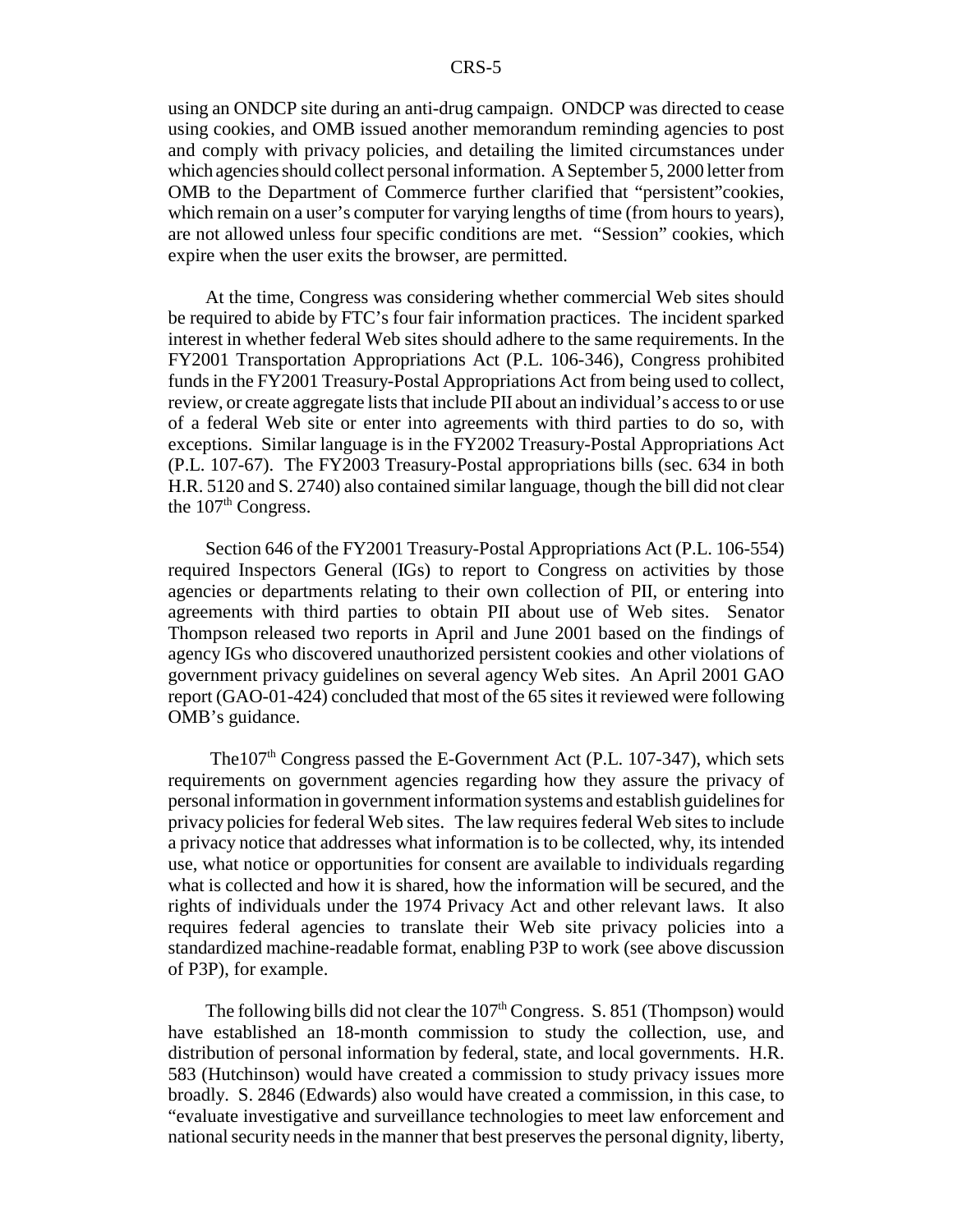and privacy of individuals within the United States." S. 2629 (Torricelli) would have provided a framework for ensuring effective data and privacy management by federal agencies. S. 2201 would have required federal agencies that are Internet Service Providers or Online Service Providers, or operate Web sites, to provide notice, choice, access, and security in a manner similar to what the bill requires for nongovernmental entities, with exceptions. (S. 2201 is discussed in more detail in the appendix to this report.)

### **Spyware**

Some software products include, as part of the software itself, a method by which information is collected about the use of the computer on which the software is installed. When the computer is connected to the Internet, the software periodically relays the information back to the software manufacturer or a marketing company. The software that collects and reports is called "spyware." Software programs that include spyware can be obtained on a disk or downloaded from the Internet. They may be sold or provided for free. Typically, users have no knowledge that the software product they are using includes spyware. Some argue that users should be notified if the software they are using includes spyware. Two bills (H.R. 112 and S. 197) in the  $107<sup>th</sup>$  Congress would have required notification. There was no action on either bill.

Another use of the term spyware refers to software that can record a person's keystrokes. All typed information thus can be obtained by another party, even if the author modifies or deletes what was written, or if the characters do not appear on the monitor (such as when entering a password). Commercial products have been available for some time, but the existence of such "key logging" software was highlighted in a 2001 case against Mr. Nicodemo Scarfo, Jr. on charges of illegal gambling and loan sharking. Armed with a search warrant, the FBI installed the software on Mr. Scarfo's computer, allowing them to obtain his password for an encryption program he used, and thereby evidence. Some privacy advocates argue wiretapping authority should have been obtained, but the judge, after reviewing classified information about how the software works, ruled in favor of the FBI. Press reports also indicate that the FBI is developing a "Magic Lantern" program that performs a similar task, but can be installed on a subject's computer remotely by surreptitiously including it in an e-mail message, for example. Privacy advocates question what type of legal authorization should be required.

# **Monitoring E-mail and Web Usage by Law Enforcement or Employers**

Another concern is the extent to which electronic mail (e-mail) exchanges or visits to Web sites may be monitored by law enforcement agencies or employers. In the wake of the September 11 terrorist attacks, the debate over law enforcement monitoring has intensified. Previously, the issue had focused on the extent to which the Federal Bureau of Investigation (FBI), with legal authorization, uses a software program called Carnivore (later renamed DCS 1000) to intercept e-mail and monitor Web activities of certain suspects. The FBI installs the software on Internet Service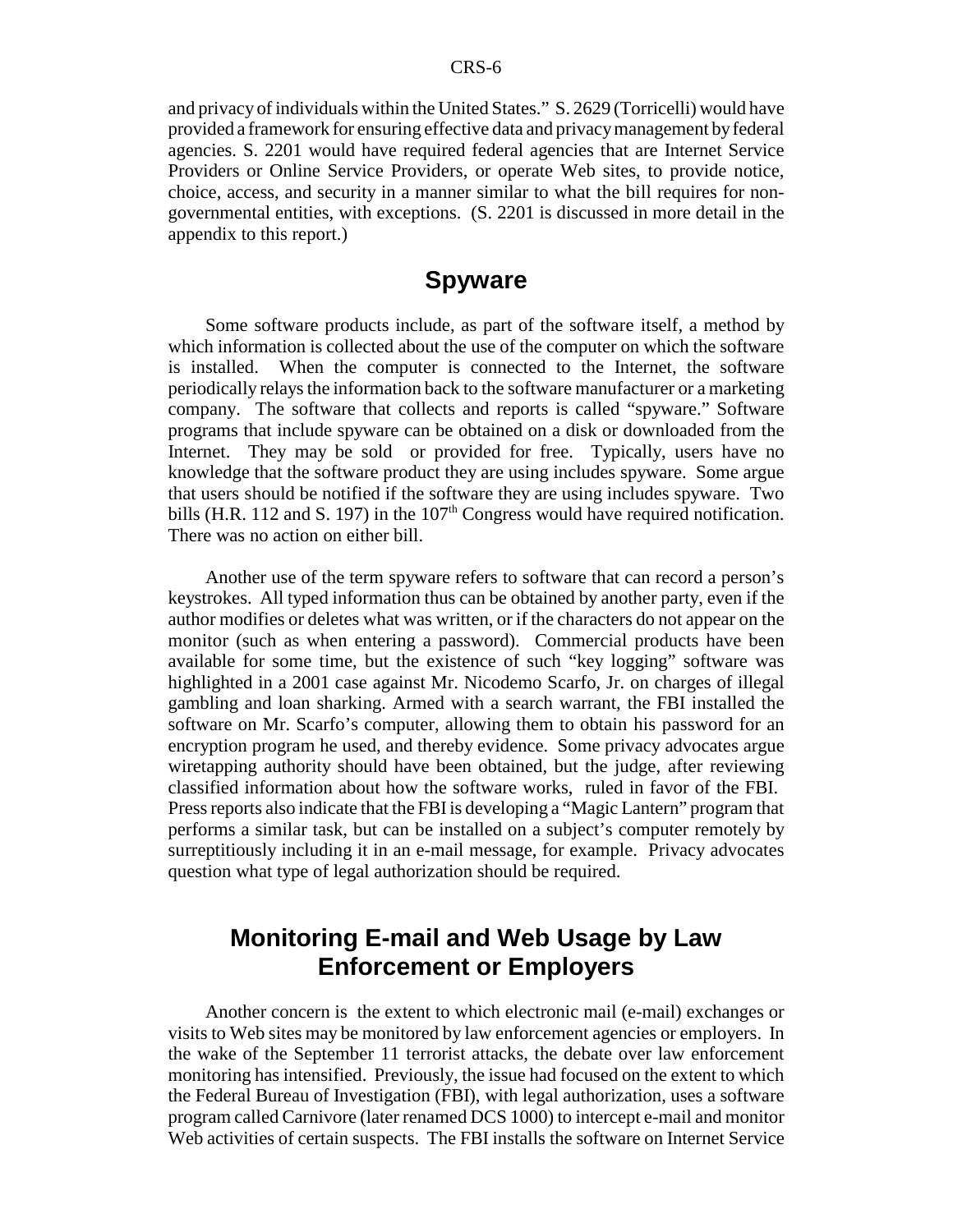Providers' (ISP's) equipment. Privacy advocates are concerned whether Carnivorelike systems can differentiate between e-mail and Internet usage by a subject of an investigation and similar usage by other people. Section 305 of the  $21<sup>st</sup>$  Century Department of Justice Appropriations Authorization Act (P.L. 107-273) requires the Justice Department to report to Congress on its use of DCS 1000 or any similar system.

On the other hand, following the terrorist attacks, Congress passed the Uniting and Strengthening America by Providing Appropriate Tools to Intercept and Obstruct Terrorism (USA PATRIOT) Act (P.L. 107-56), which expands law enforcement's ability to monitor Internet activities. *Inter alia*, the law modifies the definitions of "pen registers" and "trap and trace devices" to include devices that monitor addressing and routing information for Internet communications. Carnivore-like programs may now fit within the new definitions. The potential implications for Internet privacy of the new law are discussed in CRS Report RL31289. Privacy advocates complain that it is extremely difficult to monitor how the USA PATRIOT Act is being implemented because the Justice Department refuses to make information available either through Freedom of Information (FOIA) requests or to Congress. The American Civil Liberties Union (ACLU), EPIC, and others filed a complaint for injunctive relief in U.S. District Court for the District of Columbia on October 24, 2002, to force the Justice Department to state which records it will disclose in response to the FOIA requests, and to disclose those records.

As part of the Homeland Security Act (P.L. 107-296), Congress incorporated (as section 225) the text of H.R. 3482, which passed the House on June 15, 2002. The language amends the USA PATRIOT Act, lowering the threshold for when ISPs may divulge the content of communications, and to whom. Under H.R. 3482, the ISPs need only a "good faith" belief (instead of a "reasonable" belief), that there is an emergency involving danger (instead of "immediate" danger) of death or serious physical injury. The contents can be disclosed to "a Federal, state, or local governmental entity" (instead of a "law enforcement agency"). Privacy advocates are concerned about the language for a number of reasons. For example, EPIC notes that allowing such information to be disclosed to any governmental entity not only poses increased risk to personal privacy, but also is a poor security strategy; and that the language does not provide for judicial oversight of the use of these procedures.<sup>2</sup>

There also is concern about the extent to which employers monitor the e-mail and other computer activities of employees. The public policy concern appears to be not whether companies should be able to monitor activity, but whether they should notify their employees of that monitoring. A 2001 survey by the American Management Association [http://www.amanet.org/press/amanews/ems2001.htm] found that 62.8% of the companies surveyed monitor Internet connections, 46.5% store and review e-mail, and 36.1% store and review computer files. A September 2002 General Accounting Office report (GAO-02-717) found that, of the 14 Fortune 1,000 companies it surveyed, all had computer-use policies, and all stored employee's electronic transactions, e-mail, information on Web sites visited, and computer file activity. Eight of the companies said they would read and review those

<sup>&</sup>lt;sup>2</sup> [http://www.epic.org/security/infowar/csea.html]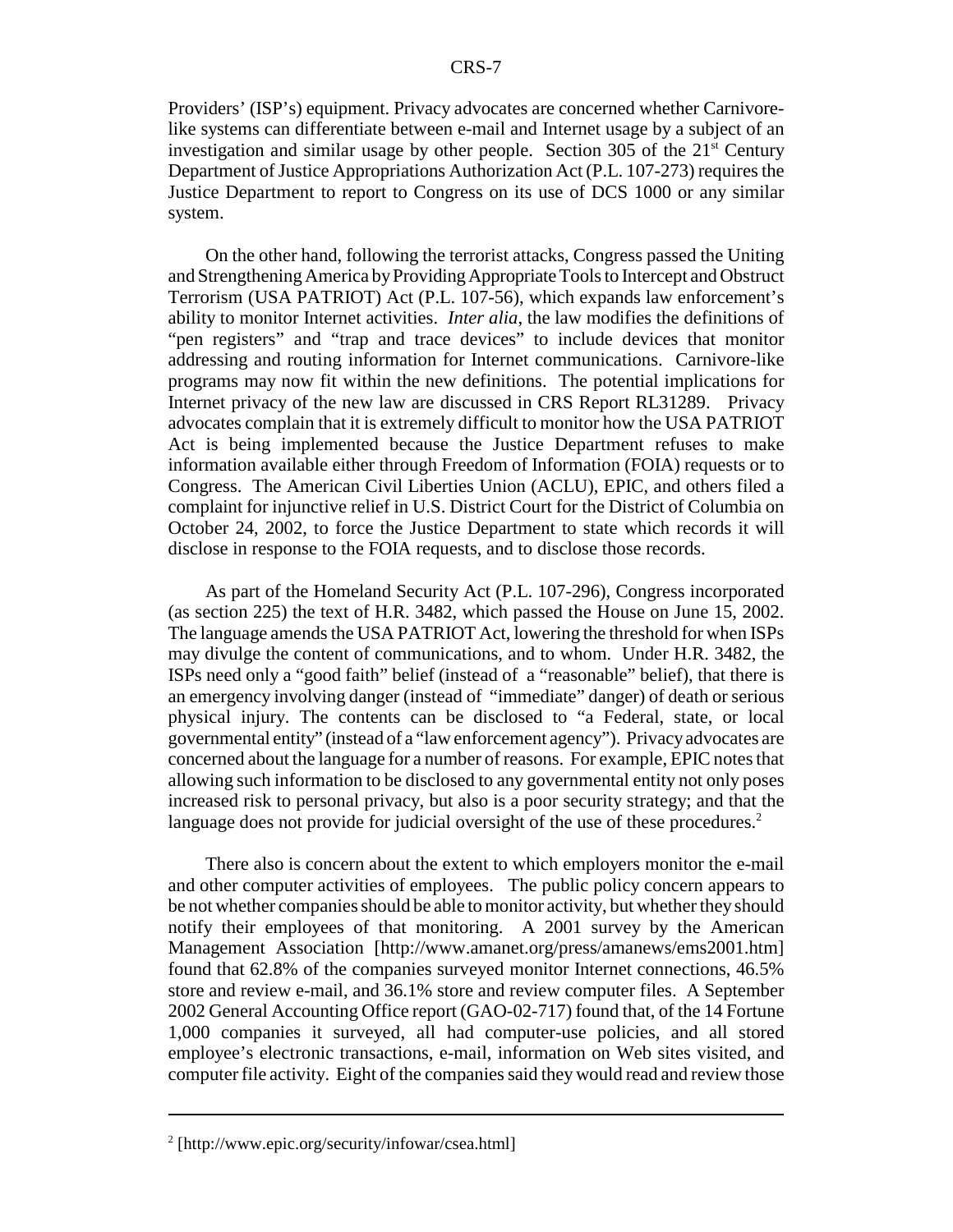transactions if they received other information than an individual might have violated company policies, and six said they routinely analyze employee's transactions to find possible inappropriate uses.

### **Identity Theft and Protecting Social Security Numbers**

Identity theft is not an Internet privacy issue, but the perception that the Internet makes identity theft easier means that it is often discussed in the Internet privacy context. The concern is that the widespread use of computers for storing and transmitting information is contributing to the rising rates of identity theft, where one individual assumes the identity of another using personal information such as credit card and Social Security numbers (SSNs). A March 2002 GAO report (GAO-02-363) discusses the prevalence and cost of identify theft. The FTC has a toll free number (877-ID-THEFT) to help victims. (See also CRS Reports RS21162, *Remedies Available to Victims of Identity Theft*; and RS21083, *Identity Theft and the Fair Credit Reporting Act: an Analysis of TRW v. Andrews and Current Legislation*).

Whether the Internet is responsible for the increase in cases is debatable. Some attribute the rise instead to carelessness by businesses in handling personally identifiable information, and by credit issuers that grant credit without proper checks. In 2001, the FTC found that less than 1% of identity theft cases are linked to the Internet *(Computerworld,* February 12, 2001, p. 7). Several laws already exist regarding identity theft (P.L. 105-318, P.L. 106-433, and P.L. 106-578).

A number of bills were introduced in the  $107<sup>th</sup>$  Congress. One, S. 1742 (Cantwell), was reported, amended (no written report), from the Senate Judiciary Committee on May 21 and passed the Senate November 14. There was no further action. S. 848 (Feinstein) was reported, amended (no written report), from the Senate Judiciary Committee on May 16, 2002, and referred to the Senate Finance Committee, which held a hearing on July 11. A new bill, S. 3100, was introduced by Senator Feinstein on October 10, 2002, and placed on the Senate calendar. There was no further action. Senator Feinstein also introduced S. 2541, which would have created a separate crime of aggravated identity theft, and provided for additional penalties for certain crimes involving identity theft. The bill was reported from the Senate Judiciary Committee (no written report) on November 14, 2002, but there was no further action.

Five bills have been introduced so far in the  $108<sup>th</sup>$  Congress: H.R. 70 (Frelinghuysen), H.R. 220 (Paul), S. 153 (Feinstein), S. 223 (Feinstein), and S. 228 (Feinstein). H.R. 70 would regulate the use by interactive computer services of SSNs and related PII. H.R. 220 would protect the integrity and confidentiality of SSNs, prohibit establishment of a uniform national identifying number by the federal government, and prohibit federal agencies from imposing standards for identification of individuals on other agencies or persons. S. 153 would stiffen penalties for identity theft. That bill is being reintroduced from the  $107<sup>th</sup>$  Congress where it was reported from the Senate Judiciary Committee (no written report) on November 14, 2002. S. 223 would require credit card numbers to be truncated on receipts; impose fines on credit issuers who issue new credit to identity thieves despite the presence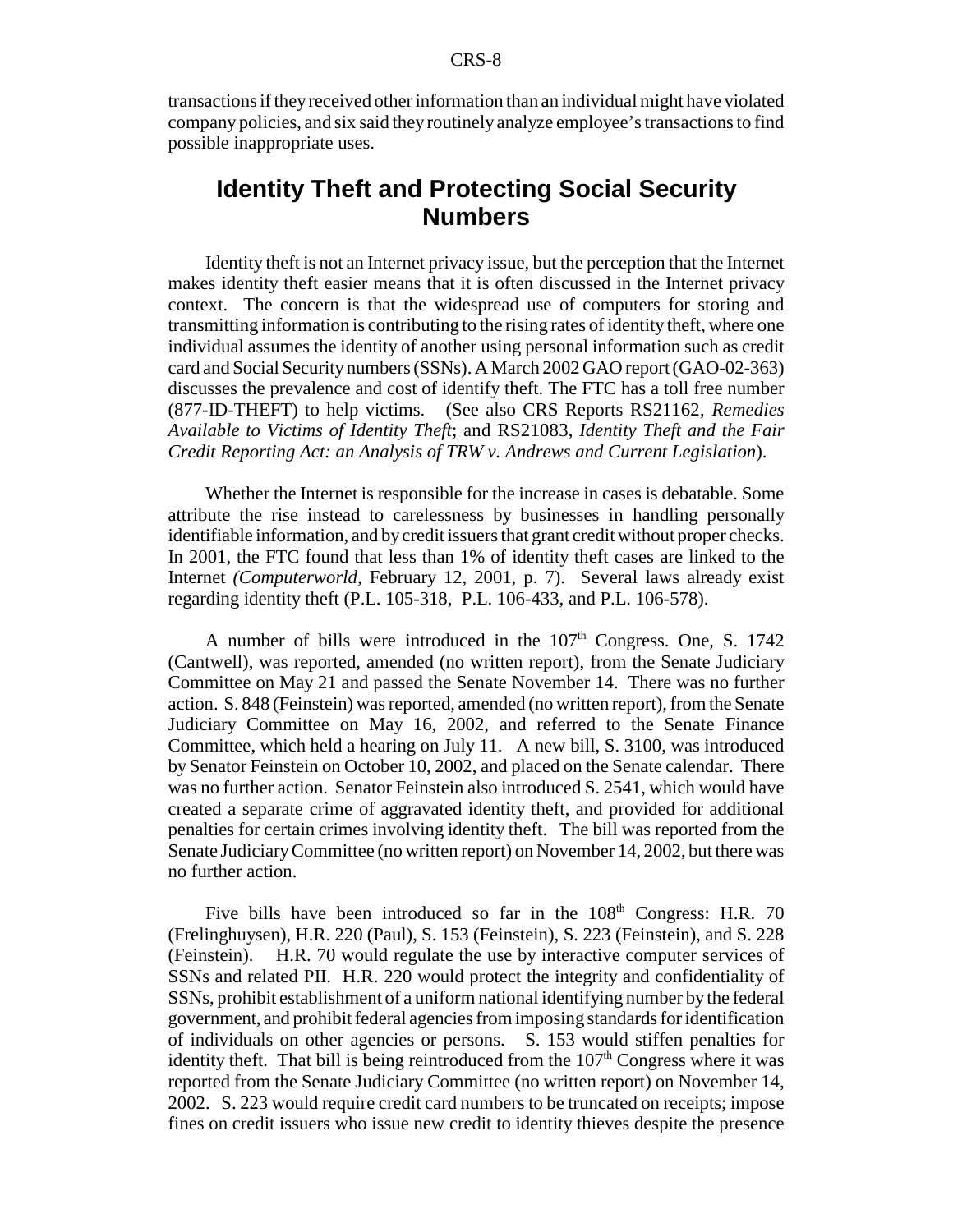of a fraud alert on the consumer's credit file; entitle each consumer to one free credit report per year from the national credit bureaus; and require credit card companies to notify consumers when an additional credit card is requested on an existing credit account within 30 days of an address change request. S. 228 would limit the display, sale, or purchase of Social Security Numbers. It also is being reintroduced from the 107<sup>th</sup> Congress where it was reported from the Senate Judiciary Committee on May 16, 2002 (no written report).

| Table 1: Legislation Pending in the 108 <sup>th</sup> Congress |  |  |
|----------------------------------------------------------------|--|--|
|----------------------------------------------------------------|--|--|

| <b>H.R. 69</b><br>Frelinghuysen | <b>Online Privacy Protection Act.</b> Requires the FTC to prescribe<br>regulations to protect the privacy of personal information collected<br>from and about individuals not covered by COPPA. (Energy and<br>Commerce)                                                                                                                                                                                                                                                                                                                        |
|---------------------------------|-------------------------------------------------------------------------------------------------------------------------------------------------------------------------------------------------------------------------------------------------------------------------------------------------------------------------------------------------------------------------------------------------------------------------------------------------------------------------------------------------------------------------------------------------|
| <b>H.R. 70</b><br>Frelinghuysen | Regulates the use by interactive computer services of Social<br>Security numbers (SSNs) and related personally identifiable<br>information (PII). (Energy and Commerce)                                                                                                                                                                                                                                                                                                                                                                         |
| H.R. 220<br>Paul                | <b>Identity Theft Protection Act.</b> Protects the integrity and<br>confidentiality of SSNs, prohibits establishment of a uniform<br>national identifying number by federal governments, and prohibits<br>federal agencies from imposing standards for identification of<br>individuals on other agencies or persons. (Ways and Means;<br>Government Reform)                                                                                                                                                                                    |
| S. 153<br>Feinstein             | <b>Identity Theft Penalty Enhancement Act.</b> Increases penalties for<br>identity theft. (Judiciary) [This bill is being reintroduced from the<br>107 <sup>th</sup> Congress where it was reported by the Senate Judiciary<br>Committee on November 14, 2002-no written report. The bill<br>number in that Congress was S. 2541.]                                                                                                                                                                                                              |
| S. 223<br>Feinstein             | <b>Identity Theft Prevention Act. Requires credit card numbers to</b><br>be truncated on receipts; imposes fines on credit issuers who<br>issue new credit to identity thieves despite the presence of a<br>fraud alert on the consumer's credit file; entitles each<br>consumer to one free credit report per year from the national<br>credit bureaus; and requires credit card companies to notify<br>consumers when an additional credit card is requested on an<br>existing credit account within 30 days of an address change<br>request. |
| S. 228<br>Feinstein             | Social Security Misuse Prevention Act. Limits the display, sale,<br>or purchase of Social Security numbers. Placed on calendar.<br>[Reintroduced from the 107 <sup>th</sup> Congress, where it was reported from<br>the Senate Judiciary Committee on May 16, 2002-no written<br>report. The bill number in that Congress was S. 848.]                                                                                                                                                                                                          |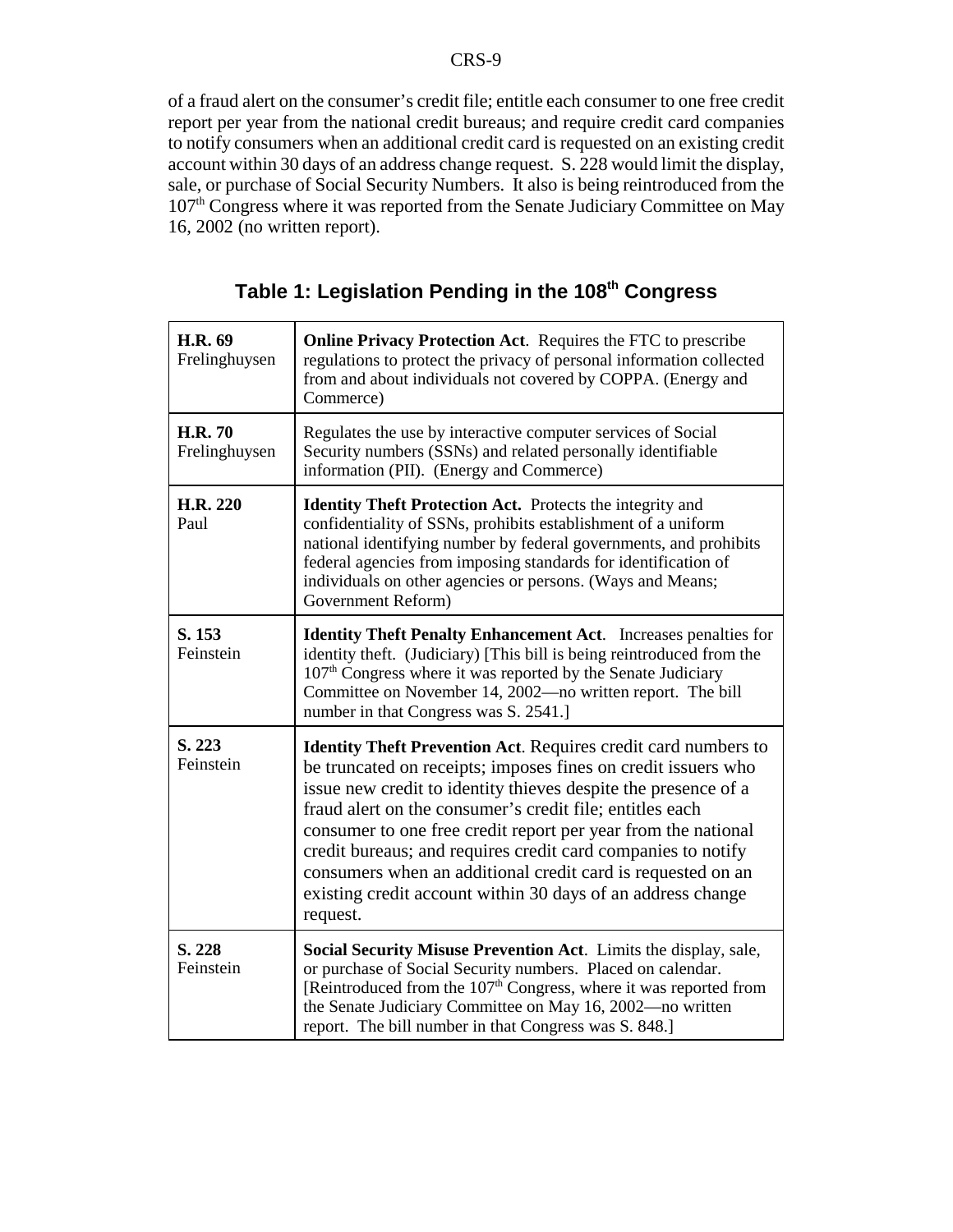### CRS-10

# **Appendix 1: Internet Privacy-Related Legislation** Passed by the 107<sup>th</sup> Congress

| $H.R. 2458$ (Turner)/<br>S. 803 (Lieberman)<br>P.L. 107-347 | <b>E-Government Act.</b> <i>Inter alia</i> , sets requirements on government agencies in<br>how they assure the privacy of personal information in government<br>information systems and establish guidelines for privacy policies for federal<br>Web sites. |
|-------------------------------------------------------------|--------------------------------------------------------------------------------------------------------------------------------------------------------------------------------------------------------------------------------------------------------------|
| H.R. $5505$ (Armey)<br>P.L. 107-296                         | Homeland Security Act. Incorporates H.R. 3482, Cyber Security<br><b>Enhancement Act, as Sec. 225.</b> Loosens restrictions on ISPs, set in the USA<br>PATRIOT Act, as to when, and to whom, they can voluntarily release<br>information about subscribers.   |
| H.R. 2215 (Sensenbrenner)<br>P.L. 107-273                   | 21 <sup>st</sup> Century Department of Justice Authorization Act. Requires the<br>Justice Department to notify Congress about its use of Carnivore (DCS 1000)<br>or similar Internet monitoring systems.                                                     |
| H.R. 3162 (Sensenbrenner)<br>P.L. 107-56                    | <b>USA PATRIOT Act.</b> Expands law enforcement's authority to monitor<br>Internet activities. See CRS Report RL31289 for how the Act affects use of<br>the Internet. Amended by the Homeland Security Act (see P.L. 107-296).                               |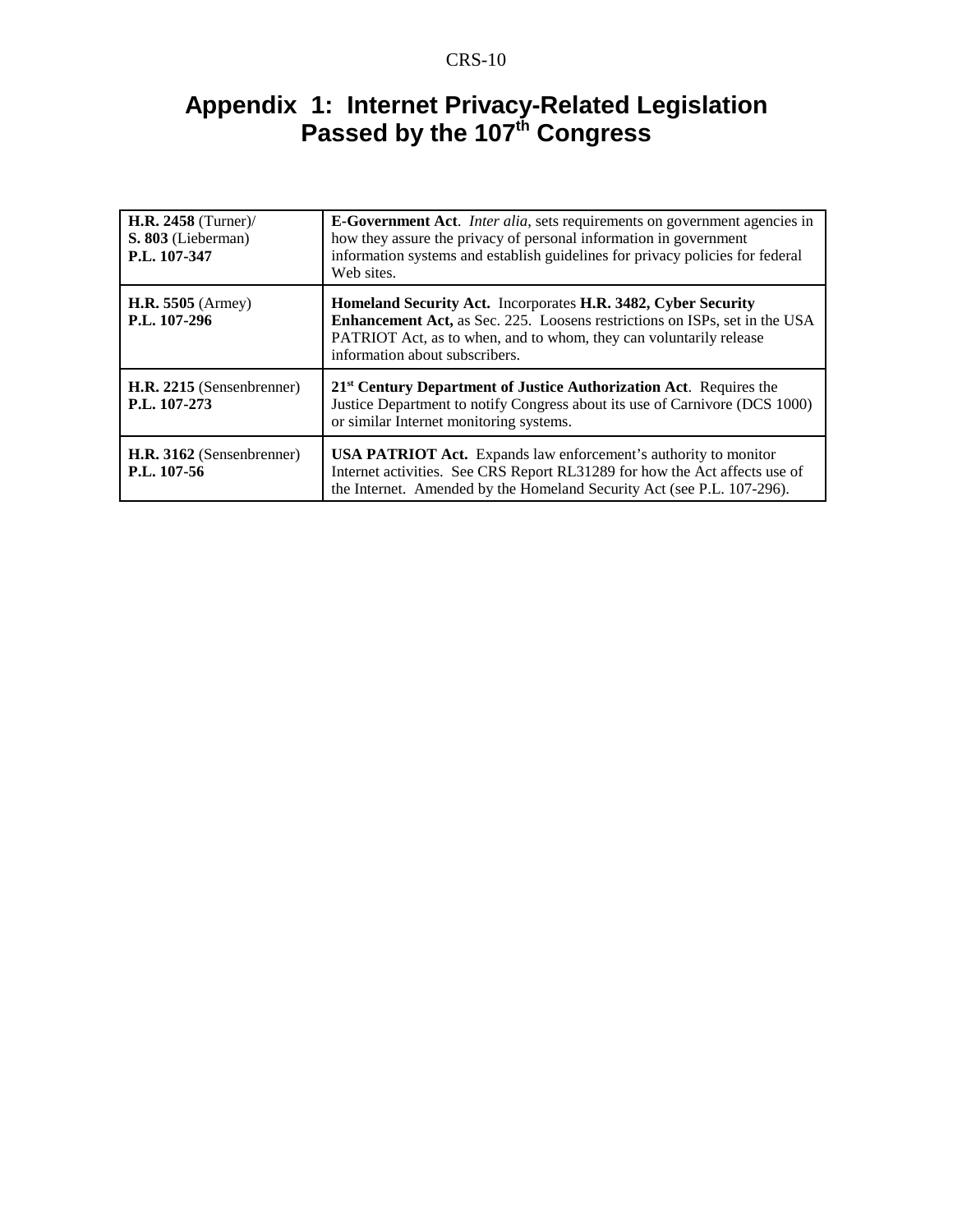#### CRS-11

## **Appendix 2: Brief Comparison of H.R. 4678 and S.** 2201 From the 107<sup>th</sup> Congress

Of the many broad Internet privacy bills introduced in the  $107<sup>th</sup>$  Congress, congressional attention focused on H.R. 4678 and S. 2201 (reported from the Senate Commerce Committee on August 1, 2002, S.Rept. 107-240). The following table provides a brief comparison of the two bills. One fundamental difference is that H.R. 4678 affects privacy for both "online" and "offline" entities, while S. 2201's focus is online entities. During markup of S. 2201, however, a provision was added requiring the FTC to provide recommendations and draft regulations for entities otherwise not covered by the bill.

| <b>Provision</b>                                                                                                       | <b>H.R. 4678 (Stearns)</b><br><b>As Introduced</b>                                                                                                                                                                                                                              | <b>S. 2201 (Hollings)</b><br><b>As Reported</b>                                                                                                                                                                                                                                                       |
|------------------------------------------------------------------------------------------------------------------------|---------------------------------------------------------------------------------------------------------------------------------------------------------------------------------------------------------------------------------------------------------------------------------|-------------------------------------------------------------------------------------------------------------------------------------------------------------------------------------------------------------------------------------------------------------------------------------------------------|
| Title                                                                                                                  | <b>Consumer Privacy</b><br><b>Protection Act</b>                                                                                                                                                                                                                                | <b>Online Personal Privacy</b><br>Act                                                                                                                                                                                                                                                                 |
| <b>Entities Covered</b>                                                                                                | Data Collection Organi-<br>zations, defined as entities<br>that collect (by any means,<br>through any medium), sell,<br>disclose for consideration,<br>or use, PII. Excludes<br>govern-mental agencies,<br>certain not-for-profit<br>entities, and certain small<br>businesses. | ISPs, OSPs, and<br>commercial Web Sites;<br>certain third parties;<br>federal agencies if they are<br>ISPs, OSPs, or operate<br>Web sites (with<br>exceptions); and U.S.<br>Senate (Sergeant at Arms<br>shall develop conforming<br>regulations for Senate).<br>Excludes certain small<br>businesses. |
| <b>FTC Must Submit</b><br>Recommendations and<br>Proposed Regulations for<br><b>Entities Not Covered by</b><br>the Act | No [the Act already covers<br>both "online" and<br>"offline" entities]                                                                                                                                                                                                          | Yes                                                                                                                                                                                                                                                                                                   |
| <b>Differentiation Between</b><br>Sensitive and Non-<br>Sensitive PII                                                  | No                                                                                                                                                                                                                                                                              | Yes                                                                                                                                                                                                                                                                                                   |
| Adherence to Fair Infor-<br>mation Practices<br>Notice<br>Choice                                                       | Yes, with exceptions<br>Yes (Opt-Out)                                                                                                                                                                                                                                           | Yes, with exceptions<br>Yes (Opt-In for sensitive<br>PII; Opt-Out for non-<br>sensitive PII)                                                                                                                                                                                                          |
| Access<br>Security                                                                                                     | N <sub>o</sub><br>Yes                                                                                                                                                                                                                                                           | Yes, with exceptions<br>Yes                                                                                                                                                                                                                                                                           |

#### Comparison of H.R. 4678 and S. 2201 From the 107<sup>th</sup> Congress **(Explanation of Acronyms at End)**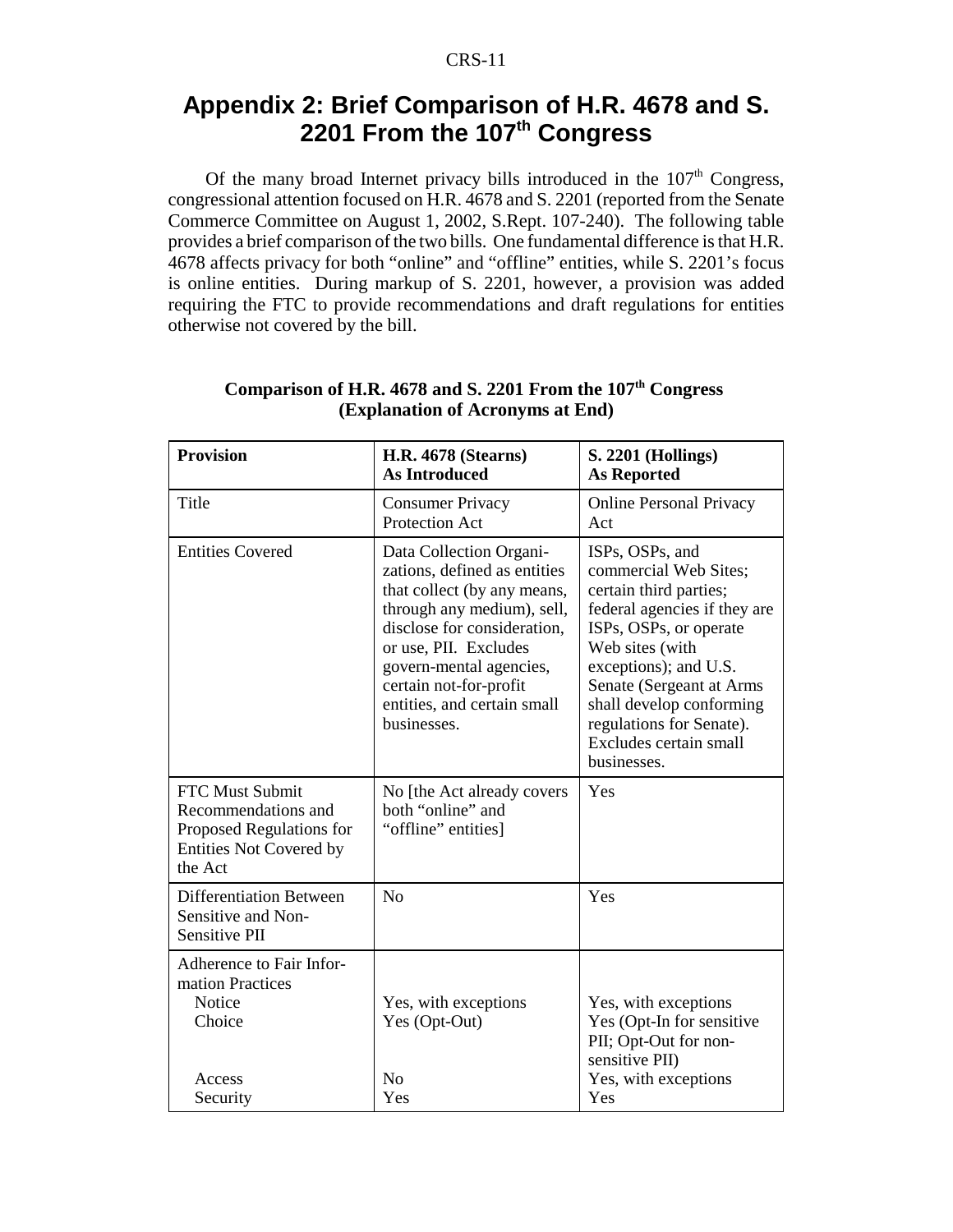| n<br>''<br>v. |  |
|---------------|--|
|---------------|--|

| <b>Provision</b>                             | <b>H.R. 4678 (Stearns)</b><br><b>As Introduced</b>                                                                                                                             | S. 2201 (Hollings)<br><b>As Reported</b>                                                                                                                                                                                                                                                                                                                                                                                                                          |
|----------------------------------------------|--------------------------------------------------------------------------------------------------------------------------------------------------------------------------------|-------------------------------------------------------------------------------------------------------------------------------------------------------------------------------------------------------------------------------------------------------------------------------------------------------------------------------------------------------------------------------------------------------------------------------------------------------------------|
| Enforcement                                  | By FTC                                                                                                                                                                         | Generally by FTC, but by<br>other entities in some<br>cases (e.g., Board of<br>Directors of FDIC<br>enforces for banks insured<br>by FDIC under Federal<br>Deposit Insurance Act).                                                                                                                                                                                                                                                                                |
| Private Right of Action                      | N <sub>0</sub>                                                                                                                                                                 | Yes, for sensitive PII only.<br>Creates affirmative<br>defense if defendant takes<br>certain steps to ensure<br>compliance with Act, or<br>complies with specified<br>self regulatory<br>requirements.                                                                                                                                                                                                                                                            |
| <b>Relationship to State Laws</b>            | Preempts state privacy<br>laws, regulations, etc. that<br>affect collection, use, sale,<br>disclosure, or<br>dissemination of PII in<br>commerce.                              | Supersedes state statutes,<br>regulations, or rules<br>regarding collection, use,<br>or disclosure of PII<br>obtained through the<br>Internet.                                                                                                                                                                                                                                                                                                                    |
| <b>Actions by States</b>                     | No comparable provision.                                                                                                                                                       | A state attorney general<br>may bring suit on behalf of<br>residents of that state, but<br>must notify FTC and FTC<br>may intervene.                                                                                                                                                                                                                                                                                                                              |
| Relationship to Other<br><b>Federal Laws</b> | Does not modify, limit, or<br>supersede specified<br>federal privacy laws, and<br>compliance with relevant<br>sections of those laws is<br>deemed compliance with<br>this Act. | <b>Amends Communications</b><br>Act of 1934 so cable oper-<br>ators of Internet services,<br>online services, or<br>commercial Websites are<br>governed by this Act if<br>there is a conflict between<br>it and the 1934 Act.<br>Remedies under safe<br>harbor and private right of<br>action are in addition to<br>any other remedy under<br>any provision of law.<br>Certain disclosures to<br>comply with FCA,<br>COPPA, Gramm-Leach-<br>Bliley are protected. |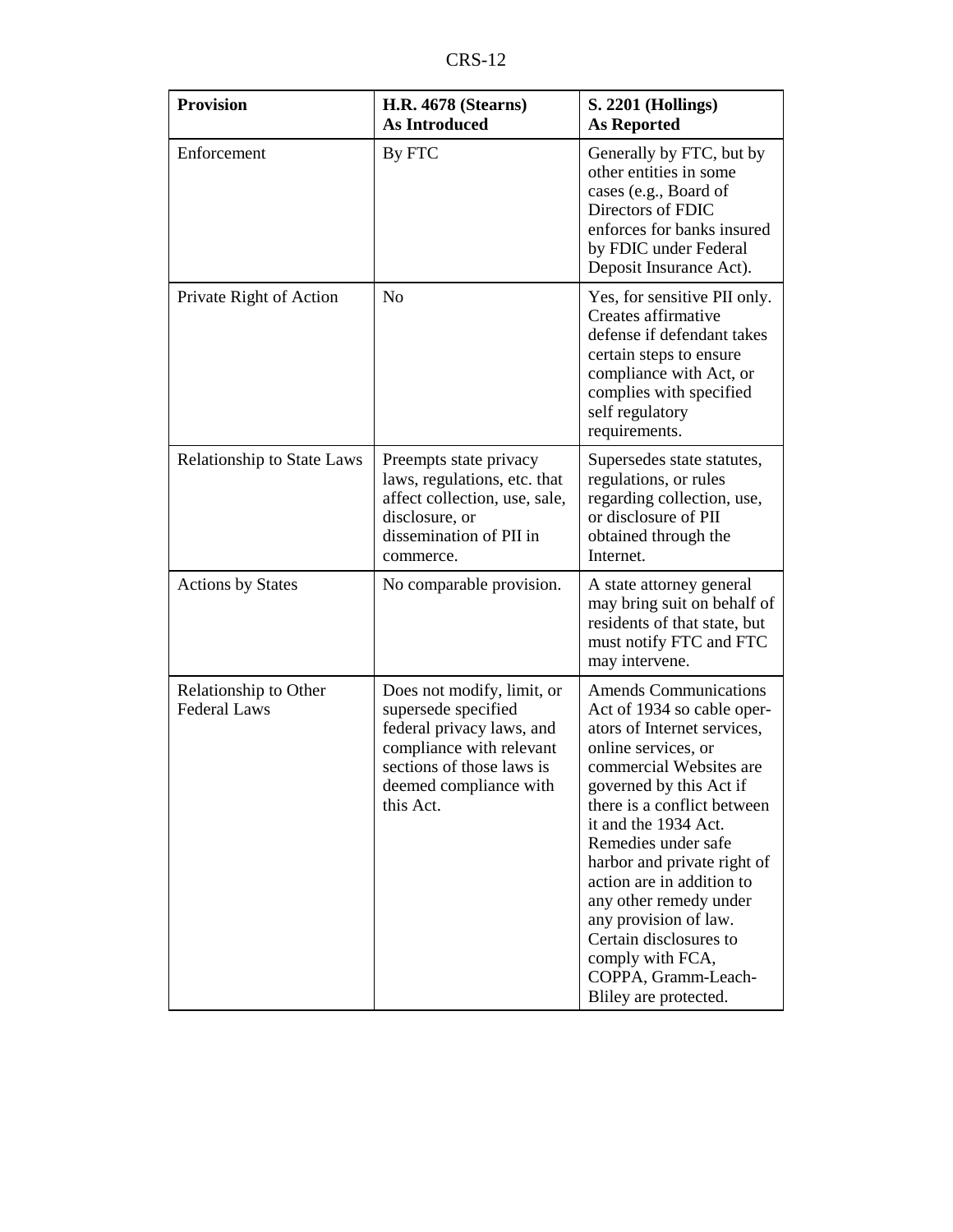| <b>Provision</b>                                                                                                                                                                                                                       | <b>H.R. 4678 (Stearns)</b><br><b>As Introduced</b>                                                                                                                                                                                                                         | <b>S. 2201 (Hollings)</b><br><b>As Reported</b>                                                                                                                                                                                                                      |
|----------------------------------------------------------------------------------------------------------------------------------------------------------------------------------------------------------------------------------------|----------------------------------------------------------------------------------------------------------------------------------------------------------------------------------------------------------------------------------------------------------------------------|----------------------------------------------------------------------------------------------------------------------------------------------------------------------------------------------------------------------------------------------------------------------|
| <b>Permitted Disclosures</b>                                                                                                                                                                                                           | Consumer's choice to<br>preclude sale, or<br>disclosure for<br>consideration, by an entity<br>applies only to sale or<br>disclosure to another data<br>collection organization<br>that is not an information-<br>sharing partner (as defined<br>in the Act) of the entity. | In addition to permitted<br>disclosures under other<br>laws (see above),<br>disclosures also permitted<br>to law enforcement<br>agencies under certain<br>conditions, under court<br>order, for certain<br>emergencies, or for<br>professional services<br>purposes. |
| <b>Establishes Self-</b><br>Regulatory "Safe Harbor"                                                                                                                                                                                   | Yes                                                                                                                                                                                                                                                                        | Yes                                                                                                                                                                                                                                                                  |
| <b>Requires Notice to Users</b><br>If Entity's Privacy Policy<br>Changes                                                                                                                                                               | N <sub>o</sub>                                                                                                                                                                                                                                                             | Yes                                                                                                                                                                                                                                                                  |
| Requires Notice to Users<br>if Privacy is Breached                                                                                                                                                                                     | N <sub>0</sub>                                                                                                                                                                                                                                                             | Yes                                                                                                                                                                                                                                                                  |
| <b>Whistleblower Protection</b>                                                                                                                                                                                                        | N <sub>o</sub>                                                                                                                                                                                                                                                             | Yes                                                                                                                                                                                                                                                                  |
| Directs NIST to<br><b>Encourage and Support</b><br>Development of Internet<br>Privacy Computer<br>Programs, Protocols, or<br>Other Software, Such as<br>P3P                                                                            | N <sub>o</sub>                                                                                                                                                                                                                                                             | Yes                                                                                                                                                                                                                                                                  |
| <b>Identity Theft Prevention</b><br>and Remedies                                                                                                                                                                                       | Yes                                                                                                                                                                                                                                                                        | N <sub>o</sub>                                                                                                                                                                                                                                                       |
| Requires GAO study of<br>impact on U.S. interstate<br>and foreign commerce of<br>foreign information<br>privacy laws, and<br>rededication by Secretary<br>of Commerce if GAO<br>finds discriminatory<br>treatment of U.S. entities     | Yes                                                                                                                                                                                                                                                                        | No                                                                                                                                                                                                                                                                   |
| Requires Secretary of<br>Commerce to notify other<br>nations of provisions of<br>the Act, seek recognition<br>of its provisions, and seek<br>harmonization with<br>foreign information<br>privacy laws, regulations,<br>or agreements. | Yes                                                                                                                                                                                                                                                                        | No                                                                                                                                                                                                                                                                   |